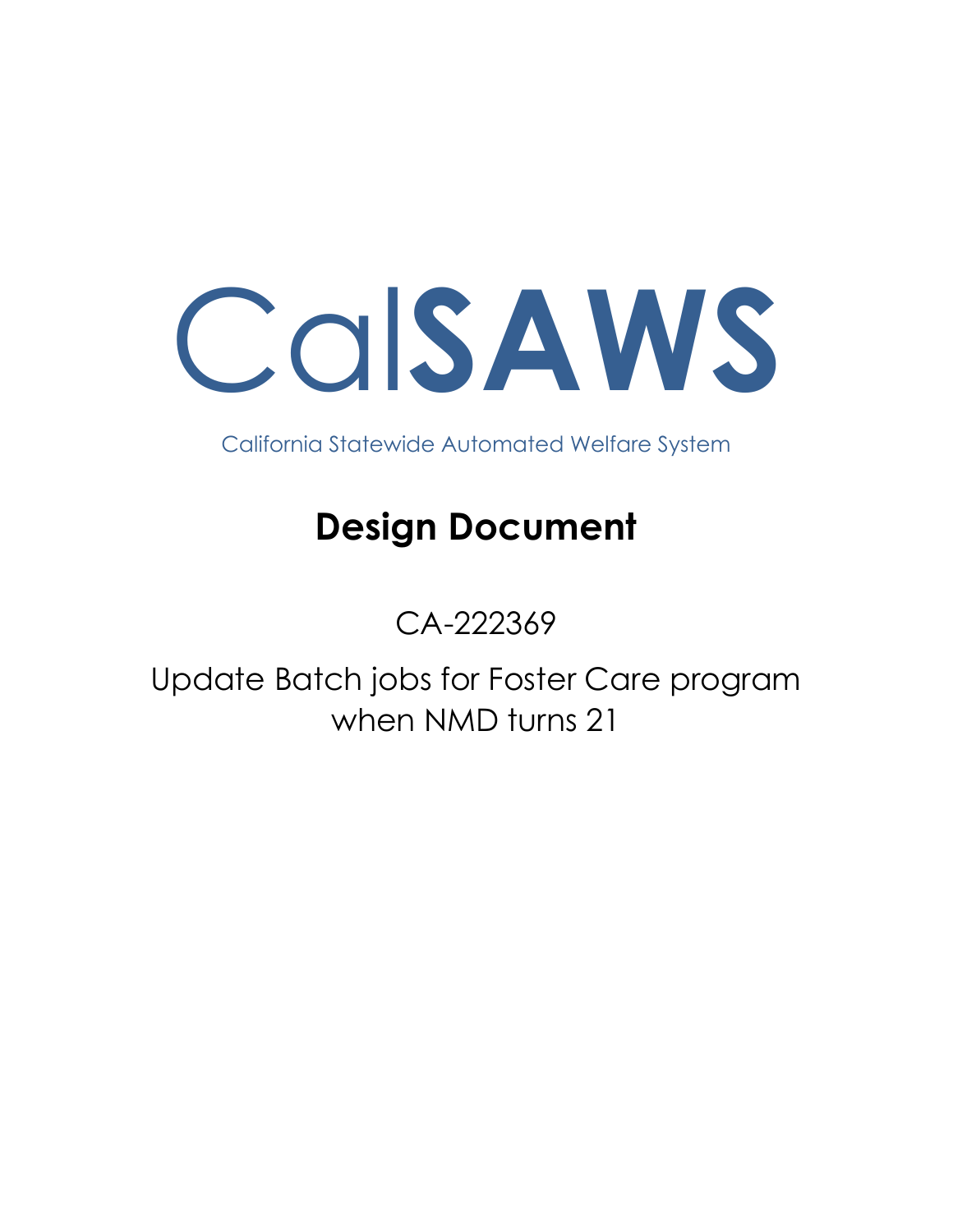|                | <b>DOCUMENT APPROVAL HISTORY</b> |                   |
|----------------|----------------------------------|-------------------|
| <b>CalSAWS</b> | Prepared By                      | Sowmya Coppisetty |
|                | Reviewed By   Amy Gill           |                   |

| <b>DATE</b> | <b>DOCUMENT</b><br><b>VERSION</b> | <b>REVISION DESCRIPTION</b> | <b>AUTHOR</b>     |
|-------------|-----------------------------------|-----------------------------|-------------------|
| 2/3/2021    | 1.0                               | <b>Initial Design</b>       | Sowmya Coppisetty |
|             |                                   |                             |                   |
|             |                                   |                             |                   |
|             |                                   |                             |                   |
|             |                                   |                             |                   |
|             |                                   |                             |                   |
|             |                                   |                             |                   |
|             |                                   |                             |                   |
|             |                                   |                             |                   |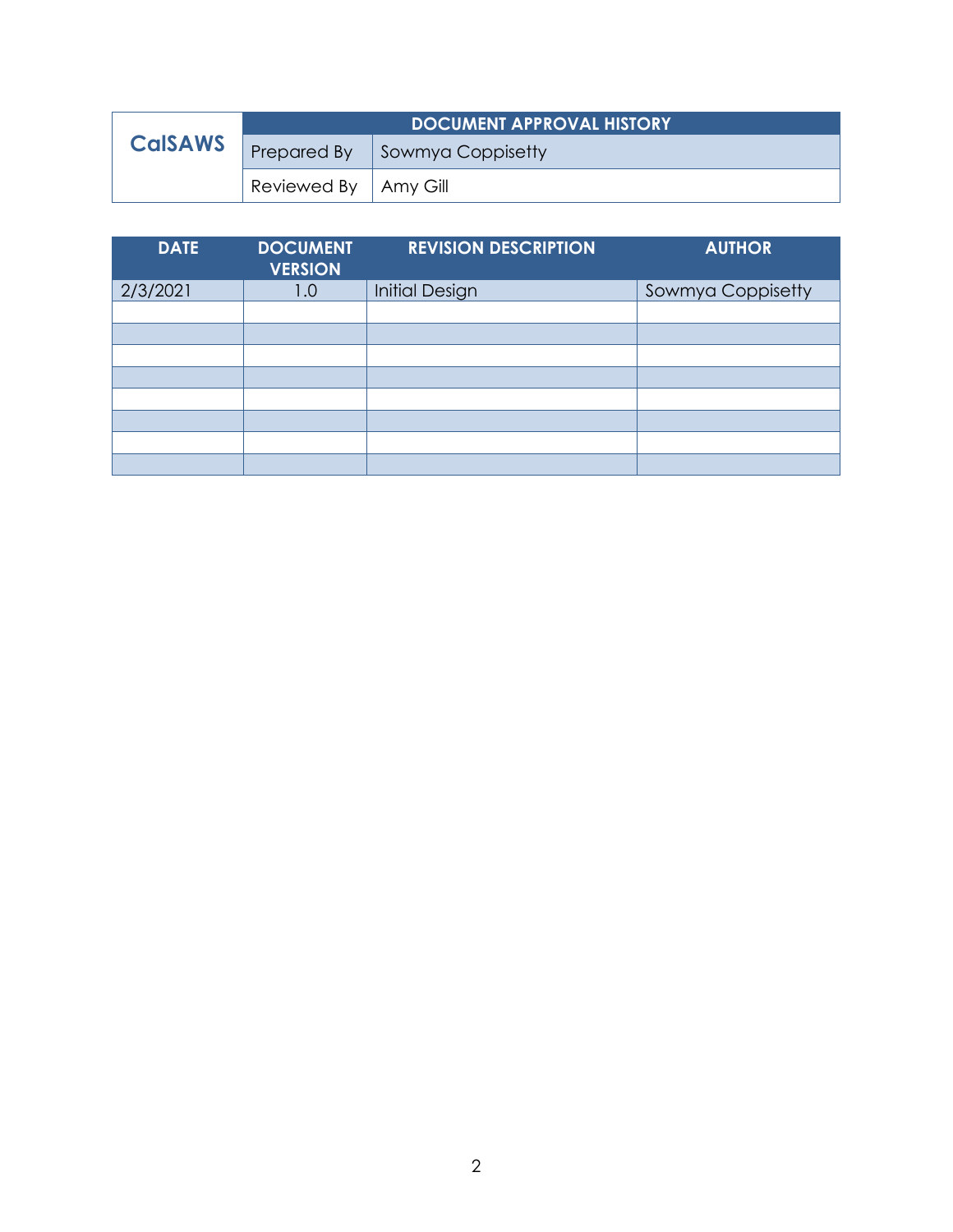## **Table of Contents**

| $\mathbf{1}$   |       |                                                                               |  |  |  |
|----------------|-------|-------------------------------------------------------------------------------|--|--|--|
|                |       |                                                                               |  |  |  |
|                |       |                                                                               |  |  |  |
|                |       |                                                                               |  |  |  |
|                |       |                                                                               |  |  |  |
| $\overline{2}$ |       |                                                                               |  |  |  |
|                | 5     | 2.1 Modify Batch job JB00E907D and Turn on Batch jobs JB00E906D and JB00E907D |  |  |  |
|                | 2.1.1 |                                                                               |  |  |  |
|                | 2.1.2 |                                                                               |  |  |  |
|                | 2.1.3 |                                                                               |  |  |  |
|                | 2.1.4 |                                                                               |  |  |  |
|                | 2.1.5 |                                                                               |  |  |  |
|                | 2.1.6 |                                                                               |  |  |  |
|                | 2.1.7 |                                                                               |  |  |  |
| 3              |       |                                                                               |  |  |  |
|                |       |                                                                               |  |  |  |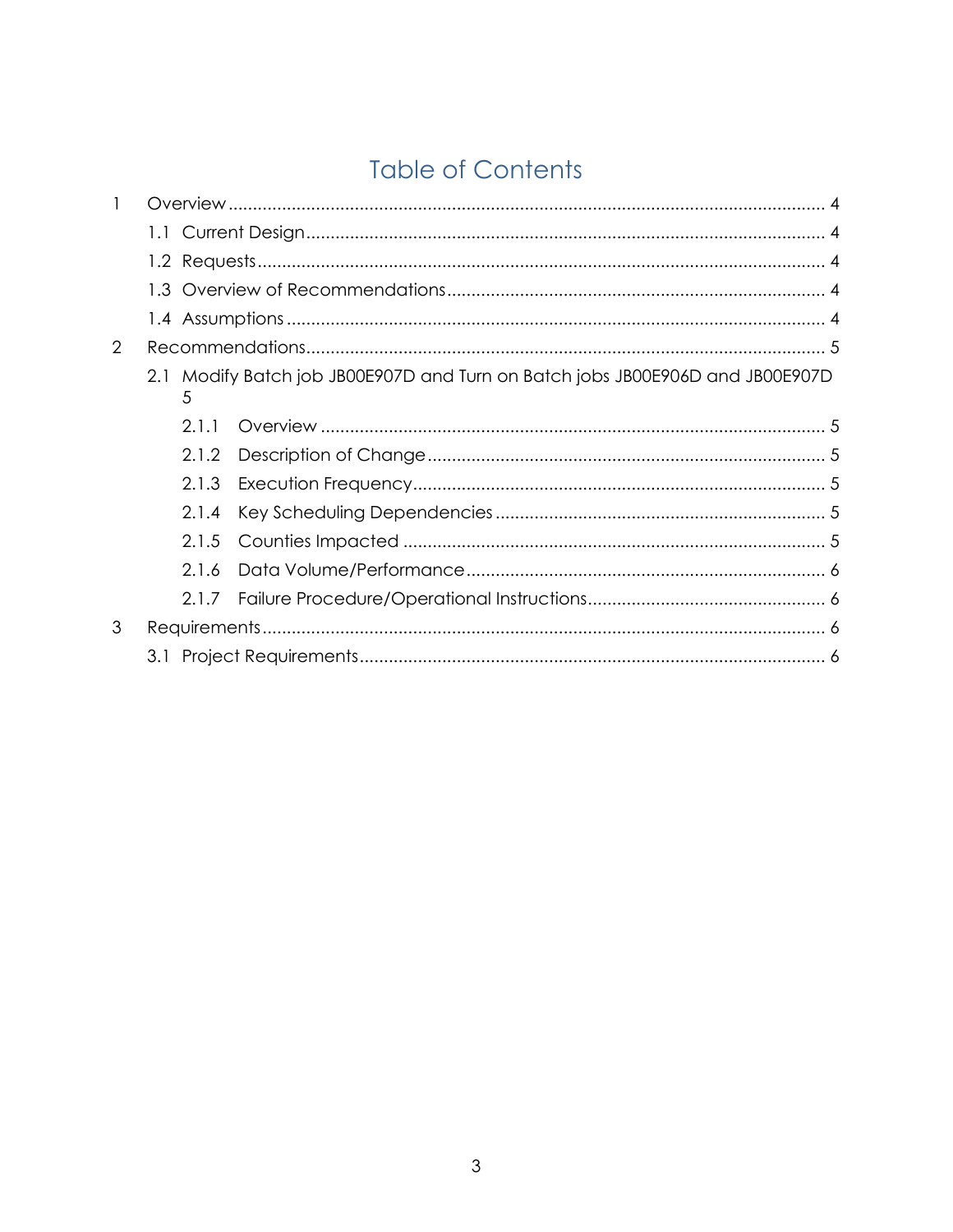## <span id="page-3-0"></span>**1 OVERVIEW**

The purpose of this SCR is to update the EDBC batch sweep job JB00E907D to exclude Foster Care programs with aid code '45 - FC (County)'and when the 'Use County Funds' flag on the Child Placement Detail page is set to 'Yes and to turn on batch jobs JB00E906D and JB00E907D.

#### <span id="page-3-1"></span>**1.1 Current Design**

As part of SCR CA-201036 two new Batch EDBC sweep jobs were introduced to trigger EDBC for the Foster program one day before the Non-Minor Dependent (NMD) turns 21 years of age.

- 1. JB00E906D: This EDBC batch sweep job is triggered for the Foster Care program one day before the NMD turns 21 years of age to prorate the benefit for the current month
- 2. JB00E907D: This EDBC batch sweep job is triggered for the Foster Care program one day before the NMD turns 21 years of age to discontinue the program effective the following month

With SCR CA-214267, EDBC rules were updated to determine the aid code '45 – FC (County)' when the 'Use County Funds' indicator is 'Yes' on the Child Placement Detail page, when the county opts to pay County Funds for NMDs over 21 years of age, such as due to appeals or court delays.

#### <span id="page-3-2"></span>**1.2 Requests**

Update Batch jobs related to NMDs turning 21 years of age.

#### <span id="page-3-3"></span>**1.3 Overview of Recommendations**

- 1. Modify EDBC Batch sweep job JB00E907D to exclude Foster Care programs where aid code is '45 – FC (County)' and when the 'Use County Funds' indicator is set to 'Yes' on the Child Placement Detail page.
- 2. Turn on Batch jobs JB00E906D and JB00E907D.

#### <span id="page-3-4"></span>**1.4 Assumptions**

N/A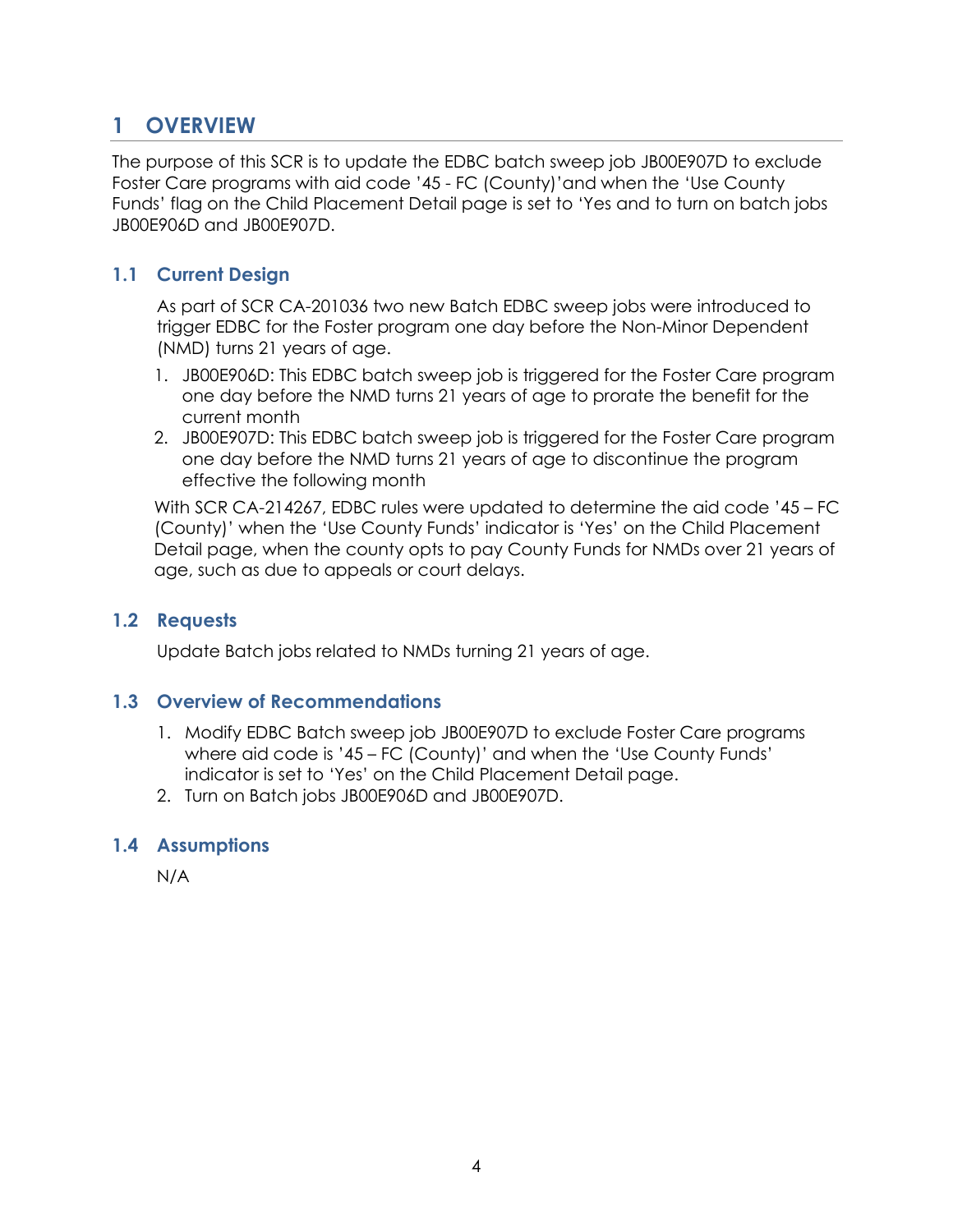### <span id="page-4-0"></span>**2 RECOMMENDATIONS**

#### <span id="page-4-2"></span><span id="page-4-1"></span>**2.1 Modify Batch job JB00E907D and Turn on Batch jobs JB00E906D and JB00E907D**

#### **2.1.1 Overview**

Add the condition to the batch EDBC sweep job 'JB00E907D' to exclude Foster Care programs where the aid code is '45 – FC (County)' and when the 'Use County Funds' indicator is set to 'Yes' on the Child Placement Detail page.

Turn on the below 2 batch jobs created as part of SCR CA-201036:

- JB00E906D: This EDBC batch sweep job is triggered for the Foster Care program one day before the NMD turns 21 years of age to prorate the benefit for the current month
- JB00E907D: This EDBC batch sweep job is triggered for the Foster Care program one day before the NMD turns 21 years of age to discontinue the program effective the following month

#### <span id="page-4-3"></span>**2.1.2 Description of Change**

- 1. Add the below condition to the existing driving query of the batch EDBC sweep job 'JB00E907D' to exclude Foster Care programs when:
	- a. Aid code of FC program is '45 FC (County)' and
	- b. 'Use County Funds' indicator is set to 'Yes' on the Child Placement Detail page
- 2. Create a BSCR to schedule and turn on Batch jobs JB00E906D and JB00E907D.

Note: The batch EDBC sweep job JB00E906D is triggered for the Foster Care programs one day before the NMD turns 21 years of age to prorate the benefit for the current month and if the Foster Care program meets the criteria introduced with CA-214267, Aid Code '45 – FC (County)' will be assigned.

#### <span id="page-4-4"></span>**2.1.3 Execution Frequency**

**Daily** 

#### <span id="page-4-5"></span>**2.1.4 Key Scheduling Dependencies**

N/A

#### <span id="page-4-6"></span>**2.1.5 Counties Impacted**

All Counties